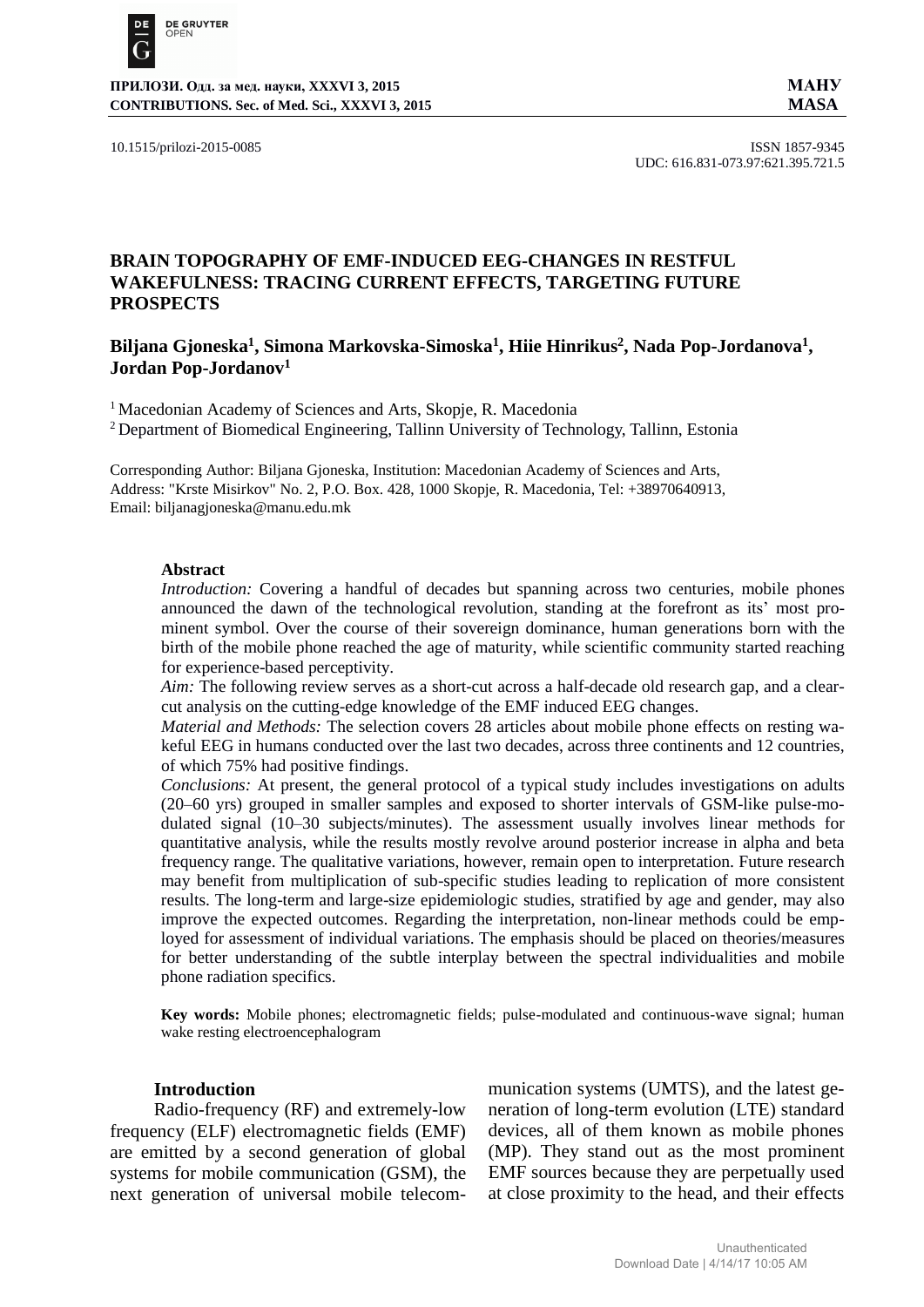on the electroencephalographic (EEG) features of the central nervous system (CNS) prove to be complex and rather complicated [Kwon and Hämäläinen, 2011; Marino and Carrubba, 2009; van Rongen et al., 2009; Valentini et al., 2007]. Continuing the coded thread of expressing in acronyms and abbreviations, one could say that it remains unclear whether mobile phones will be marked as attention-grabbing headlines (SOS), or attention-seeking punch lines (PS) in the story of our lives (CV's).

In this context, the following statement seems straight-forward but true: Mobile phones quite easily entered our daily lives, penetrating deep into our routines and habits.

Yet, even a statement looking fast-forward into the future, also holds the truth: Mobile phones will hardly exit our lives, surfacing out of our everyday activities as superficial and trivial for our bodies and minds. Not any day soon, it seems.

Indeed, mobile phones are here to stay and they will have their say, if only for awhile. Covering a handful of decades, but spanning across centuries, millennia, even two different eras, they marked the dawn of the scientific, information and technological revolution, as its enduring symbol. Indeed, human generations born with the birth of the mobile phone are already reaching the age of maturity, so the knowledge regarding these technologies is maturing as well, and reaching for deeper levels of meaningful insights. Thus far, the accumulated empirical evidence clearly suggests that MP-EMF could potentially influence electrophysiological properties of our brains. But it takes theoretical prowess to turn empirical evidence into credence, and to decrease the level of uncertainty along the "could-would-should" axis by trying to answer three questions:

– How could mobile phones affect our brains (e.g. through which mechanisms)?

– When would mobile phones affect our brains (e.g. under which circumstances)?

– What should happen after (e.g. what are the consequences)?

The following review is born as a followup of the research activities carried within the FP6 Project "Upgrading [the Research Capa](http://cemc.feit.ukim.edu.mk/Project.html)[cities for Safety and Health Effects of Human](http://cemc.feit.ukim.edu.mk/Project.html) [Exposure to](http://cemc.feit.ukim.edu.mk/Project.html) Electromagnetic Fields" [SAFE-EMF, 2007] and the COST Action "Emerging EMF Technologies and Health Risk Management" [COST BM0704, 2008]. It is an attempt to cover the shortest distance from the obsolete "could-would-should" to the concrete "canwill-shall" stance, in a concise manner. Moreover, the clear-cut analysis will also serve as a short-cut across the research gap persisting for nearly half a decade, and constantly widening by the lack of summarized knowledge on the topic of interest. Indeed, the latest reviews in this field were published in the first half of the last decade (2007–2011), despite the fact that all of them were alerting for the need of further explorations [Kwon and Hämäläinen, 2011; Marino and Carrubba, 2009; van Rongen et al., 2009; Valentini et al., 2007]. Those reviews were part of a larger group that covered vast area of biological effects from EMF fields [Juutilainen et al., 2011; Vijayalaxmi and Scarfi, 2014], specific for their focus on our field of interest exclusively. Namely they were oriented toward investigation of potential EMF-EEG relationship from sleep to wakefulness, and from resting state to cognitive engagement. Within the integral reviews, the selections of studies on wakeful resting EEG were in good coordination (citing similar sources), and the sections with the findings were in good concordance (referring to the same evidence). Namely, three out of four reviews confirmed that three-quarters of the assessed studies declare significant EEG-change under MP-EMF influence (Fig. 1). The interpretations, on the other hand, ranged from speculations regarding the real presence of the effect, to suspicions regarding the absence of methodological consistencies, but again, recommendations for continual exploring and constant monitoring always remained. As opposed to the decrease in the evaluation reports, the number of experimental studies has increased over the years, yielding a need for revisiting of the field and revising of the findings. More importantly, the number of studies with narrow focus of investigation has reached critical level, suitable for fine-grained analysis. This came as a great convenience, since the delicate nature of the EEG-signal is sensitive to subtlest of changes, so tightening the scope over sub-specific studies with highly standardized protocols seems crucial when referring to uniform comparisons and inferring unified conclusions. Thus we decided to focus on the studies with strict inclusion and exclusion criteria.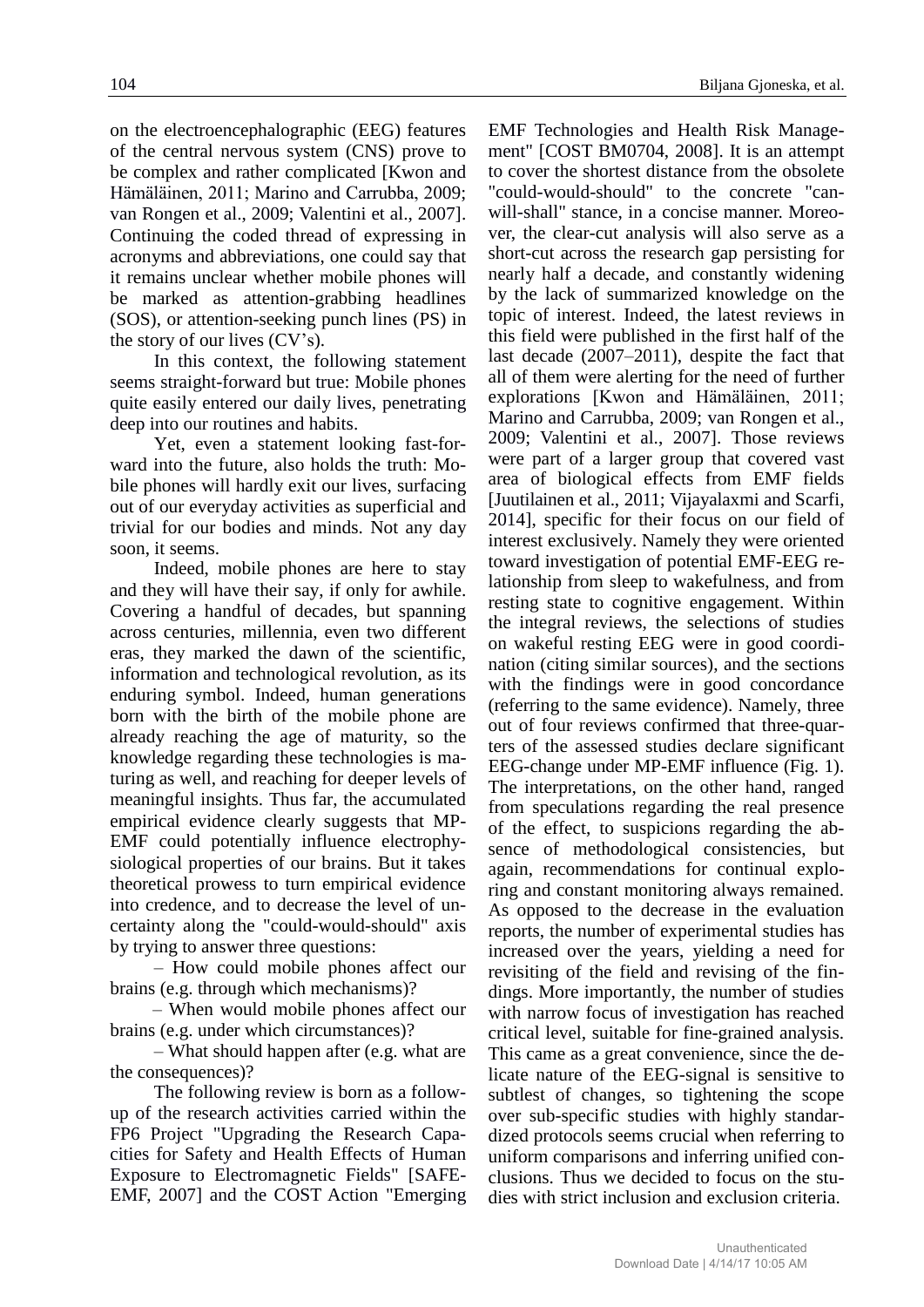

*Figure 1 – Overview of recent reviews on EMF–EEG in wakeful restfulness*

# **Material and methods**

Following the "weight of scientific evidence" approach based upon the quality of published studies, we only considered works carried according to high-level standards and good laboratory practices.

All of the selected studies included the listed criteria as a whole:

1. Regarding the participants – only investigations on healthy human population were considered regardless of the age (children, adolescents, adults and elderly subjects).

2. Regarding the protocols – only investigations during wakeful restfulness were taken in consideration regardless of the eye position (opened or closed).

As for the exclusion criteria, special emphasis was placed on the following notions:

1. Regarding the participants – the size of the sample (where studies with less than ten subjects were rejected for further consideration), and the health status of the participants

(where presence of various brain pathologies was also subject to rejection).

2. Regarding the protocols – control over the conditions (where randomized, singleblinded studies were taken as minimum criteria for inclusion), and the design (where crossover procedure was taken as obligatory standard).

3. Regarding the methodology – noise control (with proper statement regarding the artifact rejection) and EMF source control (with detailed elaboration on the used equipment).

Once the coordinates were established, a two-step selection process was conducted:

1. Coarse-grained exploratory analysis in the most comprehensive scientific databases (PubMed, WorldCat and Google Scholar) where the keywords "mobile phone", "cellular phone", "electromagnetic field" along with their associated acronyms were combined with several words describing the outcome of interest: "electroencephalogram", "brain physiology", "wake" and "rest".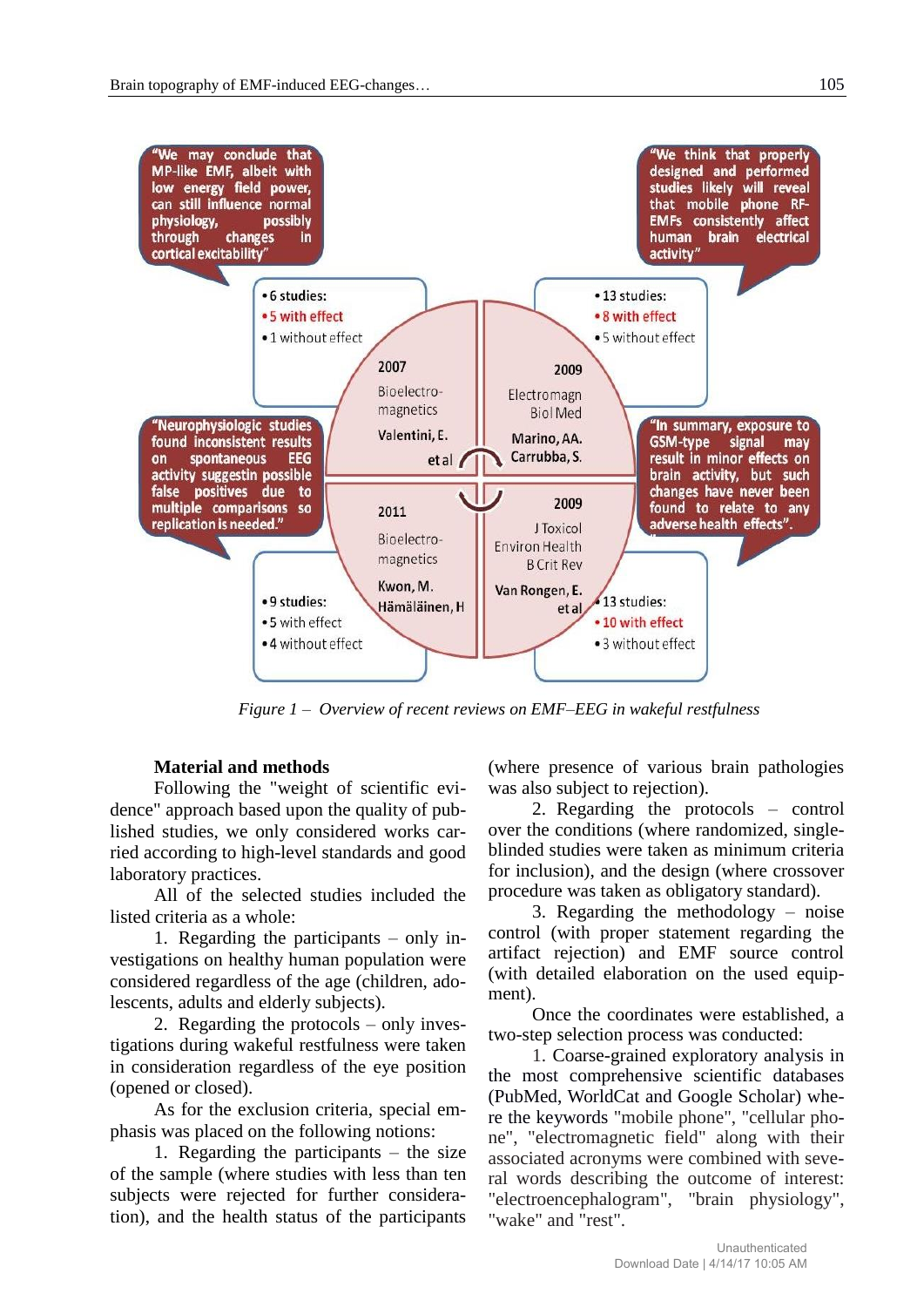2. Fine-grained analysis over selected articles in order to subselect those which were published in international peer-reviewed journals (as registered in SCImago portal for journal and country ranking, as well as the Web of Science and Scopus Databases).

Once the final selection was conducted, the search for remaining articles was performed as an additional control in the following way: over-viewing the cited references base of selected articles, as well as the articles that referenced them (with the help of the citations section in PubMed and Google Scholar).

The final selection comprised of 28 studies conducted over two decades (1995–2015), across three continents (Europe, Asia and Australia) and 12 countries (Australia, China, Estonia, France, Finland, Germany, Greece, Hungary, Italy, Malaysia, Switzerland and Ukraine). Of the total, 25 fitted well with the required criteria, and three had some uncertainties (such as poor description of the used methodology and protocols, short exposure time and small sample size). However, they are included in the final list and taken in consideration upon the subsequent analysis. Some studies included two or more separate investigations (with separate samples and/or specific custom-tailored protocols for each group), so their findings were treated as independent results within the summary section (Tab. 1).

#### Table 1

| Author(s)                               | Journal<br>(Abbreviation)       | Year | <b>Sum Effect</b><br>$(1 = Yes)$ | Exposure<br>(Min) | <b>Subjects</b><br>(No) | Group<br>(Age) | Expos.<br>Side | <b>Mobile</b><br>Equipement | Radio<br>Frequency   |
|-----------------------------------------|---------------------------------|------|----------------------------------|-------------------|-------------------------|----------------|----------------|-----------------------------|----------------------|
| Ghosn, R., et al.                       | J Neurophysiol                  | 2015 | 1                                | 15                | 26                      | Adults         | L              | GSM-like                    | 900 MHz              |
| Lv, B., et al.                          | Conf Proc IEEE Eng Med Biol Soc | 2014 | $\overline{1}$                   | 30                | 10                      | <b>Adults</b>  | R              | LTE-like                    | 2.573 GHz            |
| Bachmann, M., et al.                    | P Est Acad Sci                  | 2014 | $\overline{1}$                   | 10                | 14                      | <b>Adults</b>  | $\mathsf{L}$   | GSM-like                    | 450 MHz              |
| Perentos, N., et al                     | <b>IEEE Trans Biomed Eng</b>    | 2013 | $\overline{1}$                   | 20                | 72                      | Adults         | R              | GSM-like                    | 900 MHz / PM modul   |
| Trunk, A., et al.                       | Bioelectromagnetics             | 2013 | 0                                | 30                | 17                      | Adults         | R              | <b>UMTS-like</b>            | 1947 MHz             |
| Loughran, S. P., et al                  | Clin Neurophysiol               | 2013 | 0                                | 30                | 22                      | Adolescents    | L              | GSM-like                    | 900 MHz              |
| Suhhova, A., et al.                     | Bioelectromagnetics             | 2013 | $\mathbf{1}$                     | 10                | 15                      | Adults         | L              | GSM-like                    | 450 MHz              |
| Hinrikus, H., at al.                    | Int J Radiat Biol               | 2011 | $\overline{1}$                   | 30                | 14                      | Adults         | L              | GSM-like                    | 450 MHz              |
|                                         |                                 |      | $\overline{1}$                   | 10                | 14                      | Adults         | L              | GSM-like                    | 450 MHz              |
| Croft, R. J., et al.                    | Bioelectromagnetics             | 2010 | $\mathbf{0}$                     | 55                | 41                      | Adolescents    | R/L            | GSM-like                    | 894.6 MHz            |
|                                         |                                 |      | $\overline{1}$                   | 55                | 42                      | Adults         | R/L            | GSM-like                    | 894.6 MHz            |
|                                         |                                 |      | $\overline{0}$                   | 55                | 20                      | Elderly        | R/L            | GSM-like                    | 894.6 MHz            |
| Vecchio, F., et al.                     | Clin Neurophysiol               | 2010 | $\overline{1}$                   | 45                | 16                      | Elderly        | L              | GSM-like                    | 902.4 MHz            |
| Croft, R. J., et al.                    | Bioelectromagnetics             | 2008 | $\mathbf{1}$                     | 30                | 120                     | Adults         | R/L            | GSM-like                    | 894.6 MHz            |
| Kleinlogel, H., et al                   | Bioelectromagnetics             | 2008 | 0                                | 30                | 15                      | Adults         | L              | UMTS-like                   | 1950 MHz             |
| Hinrikus, H., at al.                    | Bioelectromagnetics             | 2008 | $\mathbf{1}$                     | 10                | 19                      | Adults         | L              | GSM-like                    | 450 MHz / 7 Hz PM    |
|                                         |                                 |      | $\overline{1}$                   | 10                | 13                      | Adults         | L              | GSM-like                    | 450 MHz / 14&21 PM   |
|                                         |                                 |      | $\overline{1}$                   | 10                | 15                      | <b>Adults</b>  | L              | GSM-like                    | 450 MHz / 40&70 PM   |
|                                         |                                 |      | $\overline{0}$                   | 10                | 15                      | <b>Adults</b>  | $\mathsf{L}$   | GSM-like                    | 450 MHz / 217Hz*1MHz |
| Hountala, C. D., et al                  | Neurosci Lett                   | 2008 | $\mathbf{1}$                     | 45                | 19                      | Adults         | R              | GSM-like                    | 900 MHz              |
|                                         |                                 |      | $\overline{1}$                   | 45                | 20                      |                | $\overline{R}$ | <b>UMTS-like</b>            | 1800 MHz             |
| Hinrikus, H., at al.                    | Int J Radiat Biol               | 2008 | $\overline{1}$                   | 10                | 13                      | Adults         | L              | GSM-like                    | <b>450 MHz</b>       |
| Vecchio, F., et al.                     | Eur J Neurosci                  | 2007 | $\overline{1}$                   | 45                | 10                      | Adult          | L              | GSM-like                    | 902.4 MHz            |
| Regel, S. J., et al.                    | Neuroreport                     | 2007 | $\mathbf{1}$                     | 30                | 24                      | Adults         | L              | GSM-like                    | 900 MHz              |
| Perentos, N., et al.                    | Australas Phys Eng Sci Med      | 2007 | 0                                | 15                | 12                      | Adults         | L              | GSM-like                    | 900 MHz              |
| Curcio, G., et al.                      | Neurosci Res                    | 2005 | $\mathbf{1}$                     | 45                | 20                      | Adults         | L              | GSM-like                    | 902.4 MHz            |
| Hinrikus, H., at al.                    | Bioelectromagnetics             | 2004 | 0                                | 11                | 20                      | <b>Adults</b>  | L              | GSM-like                    | 450 MHz              |
| D'Costa, H., et al.                     | Australas Phys Eng Sci Med      | 2003 | $\mathbf{1}$                     | 25                | 10                      | Adults         | Behind         | GSM-like                    | 900 MHz              |
| Huber, R., et al.                       | J Sleep Res                     | 2002 | $\mathbf{1}$                     | 30                | 16                      | Adults         | L              | GSM-like                    | 900 MHz              |
| Hietanen, M., et al.                    | Scand J Work Environ Health     | 2000 | $\overline{0}$                   | 20                | 19                      | Adults         | R/L            | GSM-like                    | 900 MHz              |
| Roeschke, J., & Klaus, M.               | Bioelectromagnetics             | 1997 | 0                                | 3.5               | 34                      | Adults         |                | GSM-like                    | 900 MHz              |
| Reiser, H., et al.                      | Eur J Med Res                   | 1995 | $\mathbf{1}$                     | 15                | 36                      | Adults         | <b>Behind</b>  | GSM-like                    | 902.4 MHz            |
| Kramarenko, A. V., & UneiInt J Neurosci |                                 |      | $\overline{1}$                   | 0.33              | 10                      | <b>Adults</b>  |                |                             |                      |
|                                         |                                 | 2003 | $\overline{1}$                   | 0.33              | 10                      | Children       |                | <b>GSM-like</b>             | <b>900 MHz</b>       |
| Murat, Z. Hj, et al.                    | Int J Simul Syst Sci Technol    | 2011 | $\overline{1}$                   | 5                 | 30                      | <b>Adults</b>  | R/L            |                             |                      |
| Isa, R. M., et al.                      | <b>Procedia Soc Behav Sci</b>   | 2013 | $\overline{1}$                   | 5                 | 95                      | <b>Adults</b>  | R/L            |                             |                      |

*Overview of studies exploring the EMF from standardized sources (model handset, dipole or quarter-wave antenna and, exceptionally, commercial phones) on wakeful resting EEG (1995–2015)*

*\*Marked with yellow are studies with uncertainties in the selection criteria. Studies with several separate finding are noted accordingly*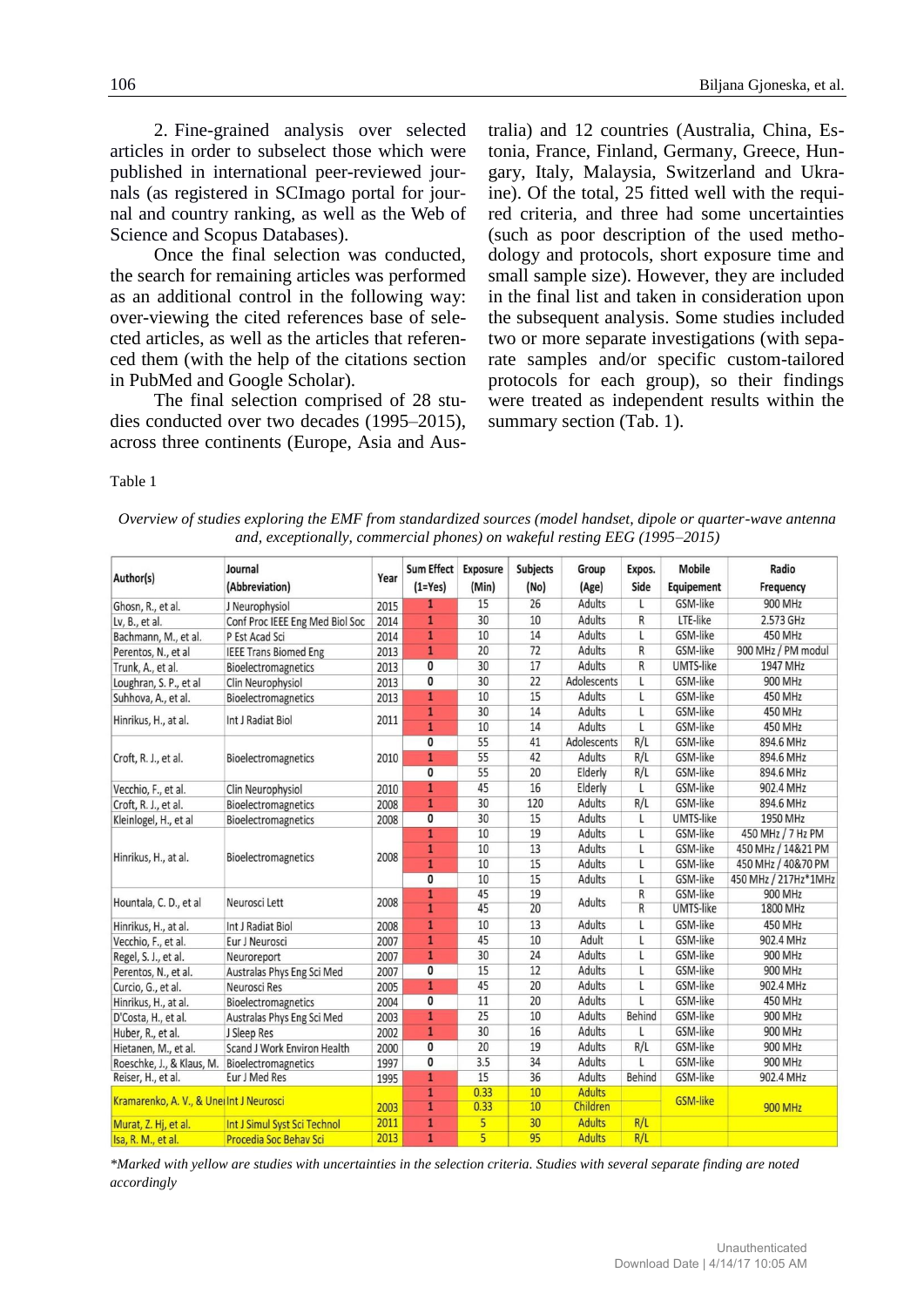## **Results**

*Participants and Protocols:* The general tendency toward employment of a pragmatic strategy was evident on an international scale (Fig. 2). Therefore, various national laboratories opted for smaller sample size and shorter periods of EMF exposure with the predominant size/time ranging between 10 and 30 subjects/minutes. An exceptional case was the study conducted by Croft and colleagues on a batch of 120 participants, stratified by age along with two more recent ones all of them with positive evidence as to the existence of the EMF-induced EEG-effect [Croft et al., 2008; Isa et al., 2013; Perentos et al., 2013]. Even though practical solution seems reasonable and effective, especially when accumulated in the bulk with other experimental evidence, the investment in larger epidemiological longitudinal studies should be given credit as well. The indicators that such study would yield more comprehensive information and shed new light on this problem, seem scarce but promising.



*Figure 2 – Histograms of studies grouped by the sample size and time of exposure*

Due to the possible ethical constrictions tied closely with potential public-health restrictions regarding the suggested age-range for scientific exploration, it seems reasonable that most of the laboratories decided to opt for precautionary politics and focus on the adult population (ranging between 20 and 60 years). This can be viewed in positive light, since it adds to the homogeneity of the groups, and to the certainty of the results as a whole. Only two studies dealt with groups of adolescents (13–19 years), failing to reject the null hypothesis [Croft et al., 2008; Loughran et al., 2013]. Another couple of experiments that were performed in similar periods by different laboratories included groups of elderly subjects (60– 80 years) with mixed results [Croft et al., 2008; Vecchio et al., 2010]. Namely Croft's group failed to find any effect on the power spectral analysis in the alpha frequency band caused by the second and third generation mobile phones, whereas Vecchio's group found increased inter-hemispheric coherence in alpha band at both, frontal and temporal regions, during exposure. A single study was performed on a small group of children (12 years) witnessing appearance of slow-wave activity on the frontal and temporal region contra-lateral to the side of exposure [Kramarenko and Tan, 2003]. As an exception with regards to the registered results and chosen population, this study only serves to caution that special considerations should be made when deciding to venture into an exploration that includes children.

Separate mention should be given to a study with a separate research interest, oriented toward gender differences in relation to 900/1800 MHz signal [Hountala et al., 2008]. Namely, an inverse reaction was registered under the influence of 1800MHz field, with decreased inter-hemispheric coherence for males, and increased for females. In addition, females demonstrated the same trend for 900 MHz signal as well, while males did not replicate the previous result. Hence, the gender issue remains unresolved, especially when different physiology is taken in consideration.

*Methodology of work:* Only studies with clear specifications regarding the implemented technology were chosen for evaluation. In summary, experimenters used several standardized EMF-sources: model handset, dipole or quarter-wave antenna and, exceptionally, commercial phones. The equipment was usually placed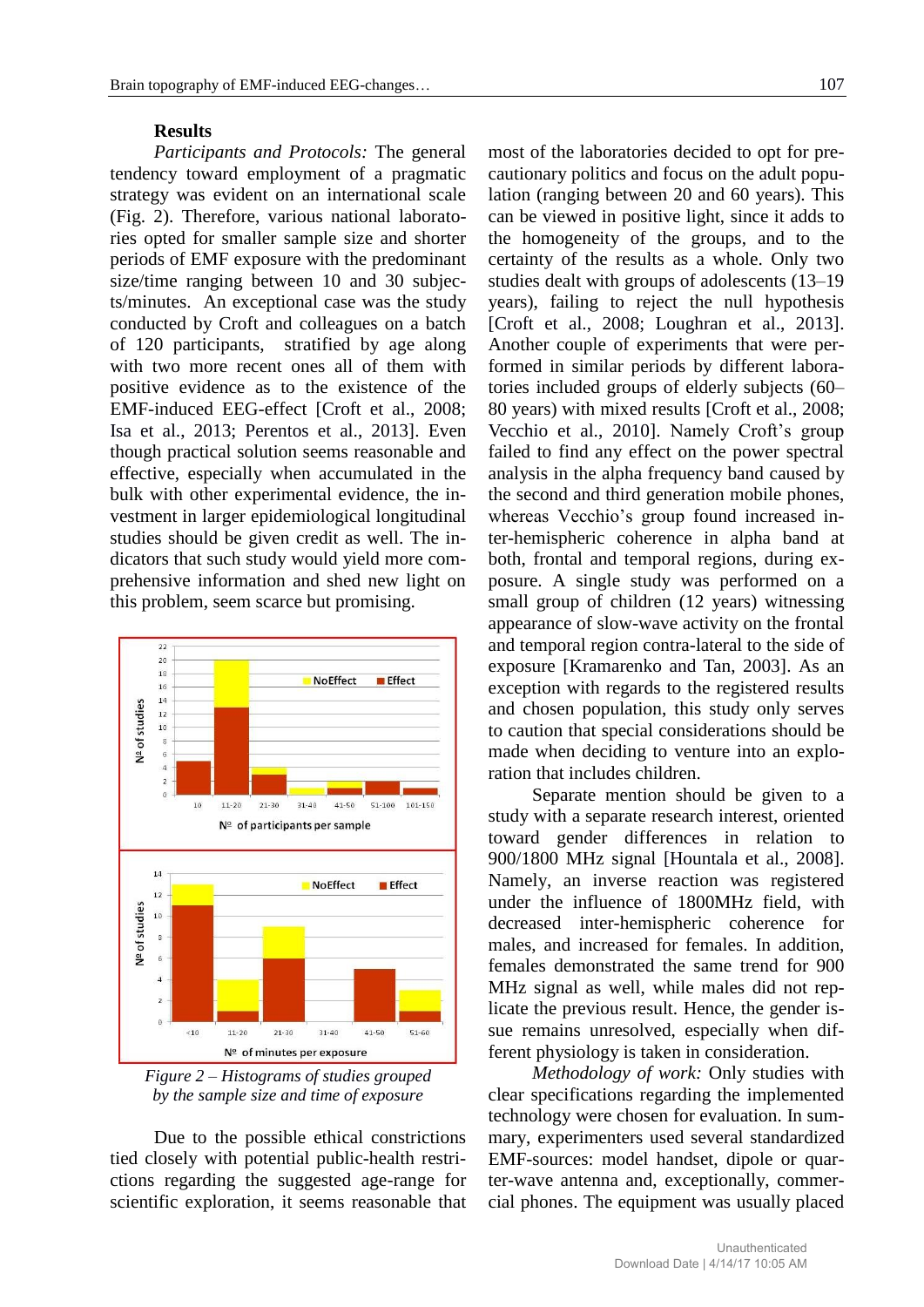on one side of the head (predominantly near the left ear, with rare cases of occipital positioning) on a varying distance (usually 2, 10 or 40 cm). Most of the studies employed GSM-like technology, whereas the studies incorporating the newer generations were sporadic and conflicting in their outcomes, thus inconclusive. The cumulative report of the findings as a whole is illustrated accordingly, confirming the results from all preceding meta-analyses (Fig. 3). Similarly, a rough estimate of three-quarters from all EEG experiments, were marked by a noticeable change (in 26 out of 36 groups for investigation). Of those, again three-quarters were in the alpha-frequency band, followed by changes in beta, delta and theta domain, while no effect was ever registered in the gamma band.



*Figure 3 – Cumulative illustration on the EMF-induced EEG-effect*

Regarding the emitted EMF, nine studies made attempt at distinguishing the influence between continuous wave and pulse modulated signal [Bachmann et al., 2014; Hinrikus et al., 2004; Hinrikus et al., 2008a; Hinrikus et al., 2011; Huber et al., 2002; Perentos et al., 2007; Perentos et al., 2013; Regel et al., 2007]. After excluding couple of studies [Hinrikus et al., 2004; Perentos et al., 2007] the remaining majority confirmed significant PM-EMF influence, although with varying and inconsistent results (mostly effective at 2, 7, 40 and 70 Hz modulation). On the contrary, if we exempt a single study [Perentos et al., 2013] the rest of the findings did not demonstrate any effect from non-modulated CW-EMF. More elaborately, the resulting EEG-signal seemed unchanged before and after the EMF-exposure, as if undisturbed by the CW signal.

Special mention should be given to the Estonian research group for trying to disentangle the weight of influence coming from various factors in the EMF-source setting. This was done by deconstructing the applied methodology in series of sequential experiments at 450 MHz consisting of: application of PM at a different frequency on a single group of subjects at separate time-intervals [Hinrikus et al., 2008b], application of different PM-EMF on separate groups [Hinrikus et al., 2008a; Hinrikus et al., 2011], and application of EMF with different specific absorption rates [Suhhova et al., 2013].

*Analysis:* Overall, the objective of a typical study is oriented toward the assessment of the EMF-influence on the power of resting EEG rhythms. Therefore, the analysis consists of processing raw EEG-signal to get the timefrequency domain. Fast Fourier Transformation (FFT) is used as standard operation to get Power Spectrum Density (PSD) for each frequency band in the EEG time-series data. The brain topography of the cumulative findings regarding PSD (where information for spatial distribution was available) is illustrated as follows  $(Fig. 4)$ .

As evident, studies registering increase in alpha-frequency domain mostly reported changes in the frontal and temporo-occipital region, whereas studies registering decrease in the same domain reported changes along frontal and central regions of the brain.

The small sample from the vast majority of studies was however, concerned with the EMF-influence over the functional coupling of cerebral rhythms, which roughly reflects the operative binding between coupled brain regions and relative information transfer. Linear components of that coupling are nicely modeled with inter-hemispheric spectral coherence of the EEG rhythms, and presented as general (de)synchronization under EMF exposure.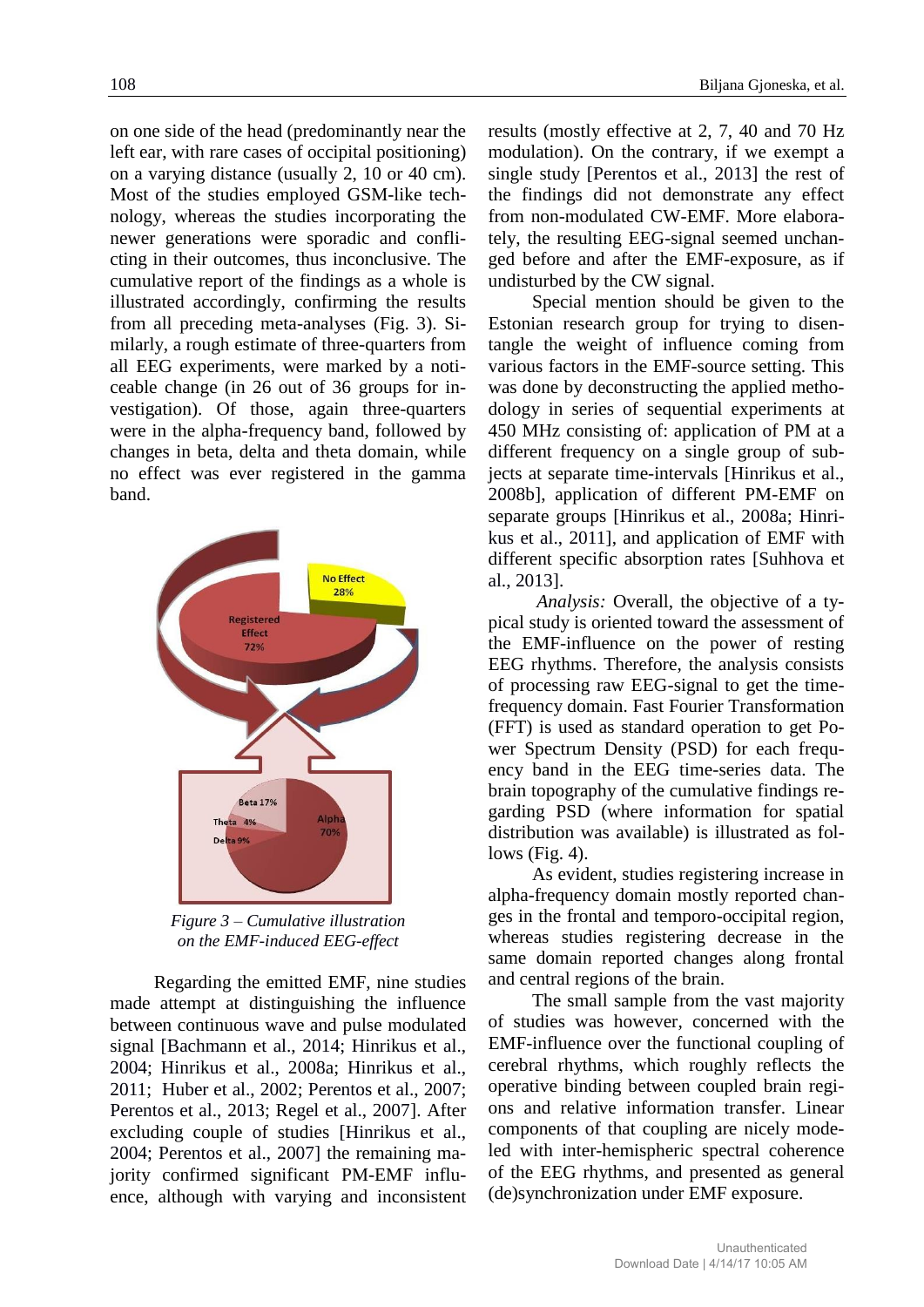

*Figure 4 – The brain topography of the cumulative findings regarding power spectrum density distribution under the exposure of EMF from mobile phones*

The smallest group of incidental studies dared to venture into non-linear methods for component-analysis, stating that EEG-signal itself is non-linear, non-stationary and noisy. Hence the applied analysis should be adequate. Some suggested that this type of analysis seems suitable for consideration of individual variations in each subject, independently from the group. At present there is lack of consensus as to the most representative (i.e. sensitive and specific) non-linear analysis method, but the promising perspectives should be kept in mind for future plans.

# **Discussion**

Folded within the repetitive finding associated with changes in the alpha-frequency domain, there is another repetition: namely there is a consistent finding of inconsistencies between individuals. Indeed, the general pattern of change cannot be further explored with more specific method, nor explained in more detailed manner, as already noticed and reported on several occasions.

In their study, Croft and colleagues mention that "the main effect of exposure during the active period showed an alpha increase only in 60%, suggesting that the effect of the phone was not homogeneous and that it may be related to individual differences between the participants" [Croft et al., 2008]. Loughran and his team adhered to the same conclusion referring that "as cited literature demonstrates, the most consistent effect observed is a change in the alpha band power. However, these changes sometimes correspond to an increase in the alpha power, and sometimes to a decrease. The reason why alpha band power reacts differently to the RF exposure remains unclear. The main problem lies in the use of different methods, different experimental protocols and/or different intensities or frequencies, thus making the comparison of data more difficult. Also, individual variability is one of the important factors that may explain the discrepancies between the results" [Loughran et al., 2013]. Hinrikus with her collaborators provide triple-confirmation associating the findings to their own hypothesis that "the effect of microwave exposure differs for individuals; some of the subjects under investigation may be significantly affected and others not. Therefore, the effect of microwave exposure appears to be not statistically significant for the whole group, but it can be significant for some individuals" [Hinrikus et al., 2008a]. Finally, the most recent study by Perentos at al. reports that "the direction of the change was not consistent with the majority of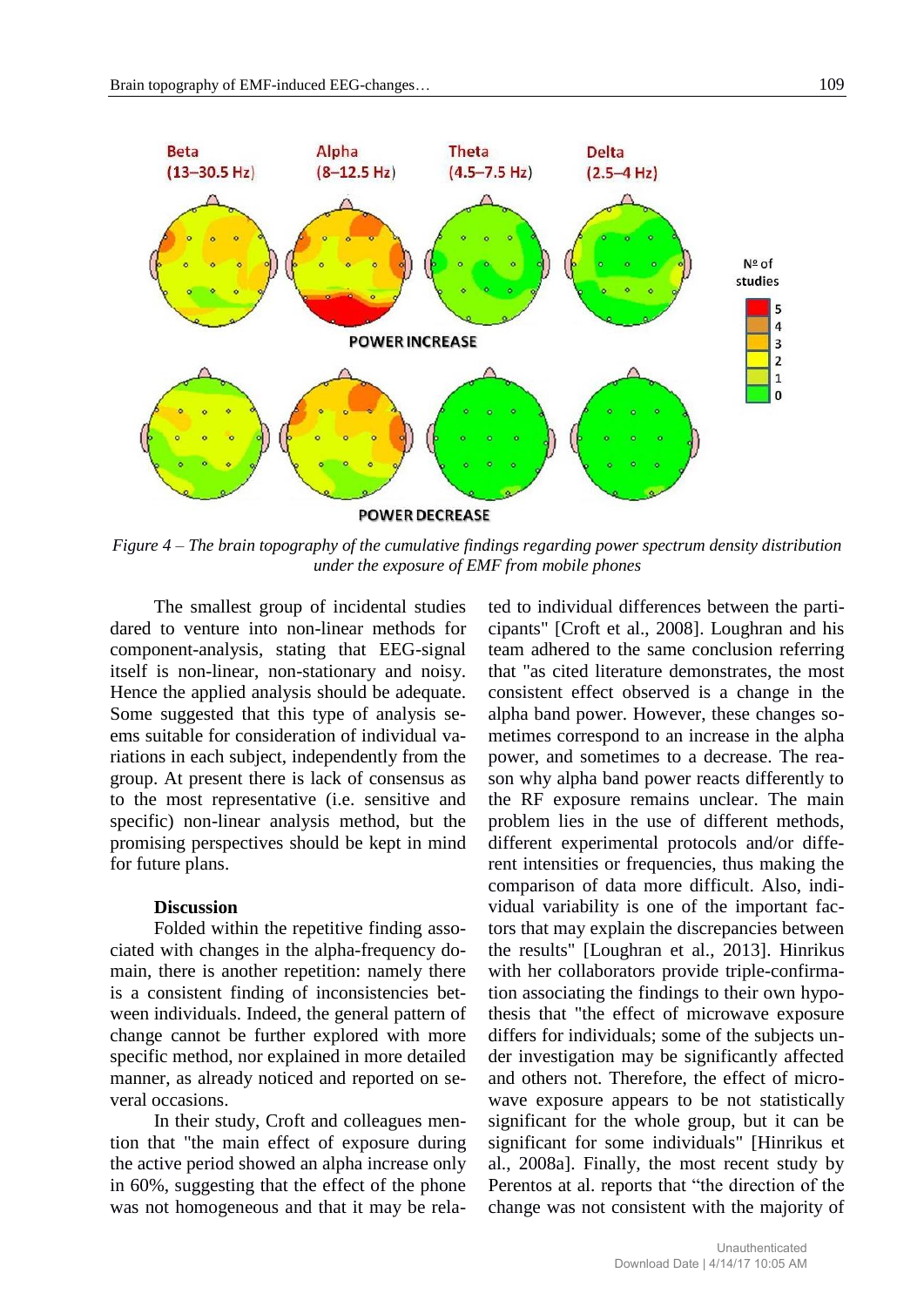the literature, but is consistent with the view that the RF effect on the EEG is an indirect response to exposure rather than being a direct result of it" [Perentos et al., 2013].

In quest for answers, in their review Juutilainen's group suggests that one should consider the key question of "whether the effects observed indeed reflect interaction of modulated signals with the complex structure and function of the nervous system (which itself generates electrical signals with frequencies close to the modulation frequencies used in experimental studies on bioeffects of RF fields)" [Juutilainen et al., 2011]. The experimental results reported by Hinrikus' team answer the question how "the proposed model of parametric excitation of brain oscillations, based on polarization of water molecules, qualitatively explains the nature of the effect of modulated microwave radiation on the EEG rhythms" [Hinrikus et al., 2011]. In addition, Pop-Jordanovs states that the underlying mechanism of many reported individual variations results from the "subtle interplay between the spectral individualities and radiation specifics" [Pop-Jordanov and Pop-Jordanova, 2011] while Challis titles the phenomenon as "neural interference" [Croft et al., 2008].

In the light of the aforementioned interpretations, the following addition may be viewed as an extension to the mentioned line of reasoning on this topic. Namely, the notion that mobile phones could act as uncontrolled neurofeedback modulators could be taken for future serious considerations. Thus, a simple measure of the mental arousal, such as EEG-spectrum weighted frequency (brain-rate), can serve as useful preliminary indicator of the MP influence and a training parameter as well [Pop-Jordanova and Pop-Jordanov, 2005].

#### **Conclusion**

This review covers selection of 28 articles consisting of 36 separate experiments about MP-EMF effects on resting wakeful EEG in humans, conducted within the period of the last 20 years, across 3 continents and 12 countries, of which 75% confirmed the existence of EMF-EEG relationship.

At present, the general protocol of a typical study includes: predominant investigation of adults (20–60 years) grouped in smaller sample sizes and exposed for shorter intervals (10–30 subjects/minutes) to GSM-like pulsemodulated signal. The post-hoc analysis usually revolves around linear methods of assessment, while the qualitative results mostly involve increase in alpha and beta frequency range. The qualitative variations, however, remain open to interpretation.

Future research may benefit from multiplication of sub-specific studies leading to replication of more consistent results. Large longitudinal studies, stratified by age and gender, may also improve the expected outcomes. Regarding the results interpretation, the non-linear methods could be employed for assessment of individual variations. Special emphasis should be placed upon understanding of the "neural interference" phenomenon, and on explaining the possible neurofeedback modulation. The examination of the unexpected functional aspects and exploration of potential health prospects, will keep the society awake to potential alerts from these societal alarms, better known as mobile phones.

#### **REFERENCES**

- Bachmann M, Lass J, Hinrikus H. Spectral asymmetry index and Higuchi's fractal dimension for detecting microwave radiation effect on electroencephalographic signal. Proc. Est. Acad. Sci. 2014; 63: 234.
- COST Action BM0704: Emerging EMF Technologies and Health Risk Management. European Cooperation in the field of Scientific and Technical Research - COST. 2007. Available on:

[http://w3.cost.eu/fileadmin/domain\\_files/BMBS/Acti](http://w3.cost.eu/fileadmin/domain_files/BMBS/Action_BM0704/mou/BM0704-e.pdf) [on\\_BM0704/mou/BM0704-e.pdf](http://w3.cost.eu/fileadmin/domain_files/BMBS/Action_BM0704/mou/BM0704-e.pdf)

- Croft RJ, Hamblin DL, Spong J, Wood AW, McKenzie RJ, Stough C. The effect of mobile phone electromagnetic fields on the alpha rhythm of human electroencephalogram. Bioelectromagnetics 2008; 29: 1–10.
- EU FP6 SAFE-EMF Project: Upgrading the research capacities for safety and health effects of human exposure to electromagnetic fields. 2009. Available on: http://cordis.europa.eu/documents/documentlibrary/1 25823131EN6.pdf.
- Hinrikus H, Bachmann M, Lass J. Parametric mechanism of excitation of the electroencephalographic rhythms by modulated microwave radiation. Int. J. Radiat. Biol. 2011; 87: 1077–1085.
- Hinrikus H, Bachmann M, Lass J, Karai D, Tuulik V. Effect of low frequency modulated microwave exposure on human EEG: individual sensitivity. Bioelectromagnetics. 2008a; 29: 527–538.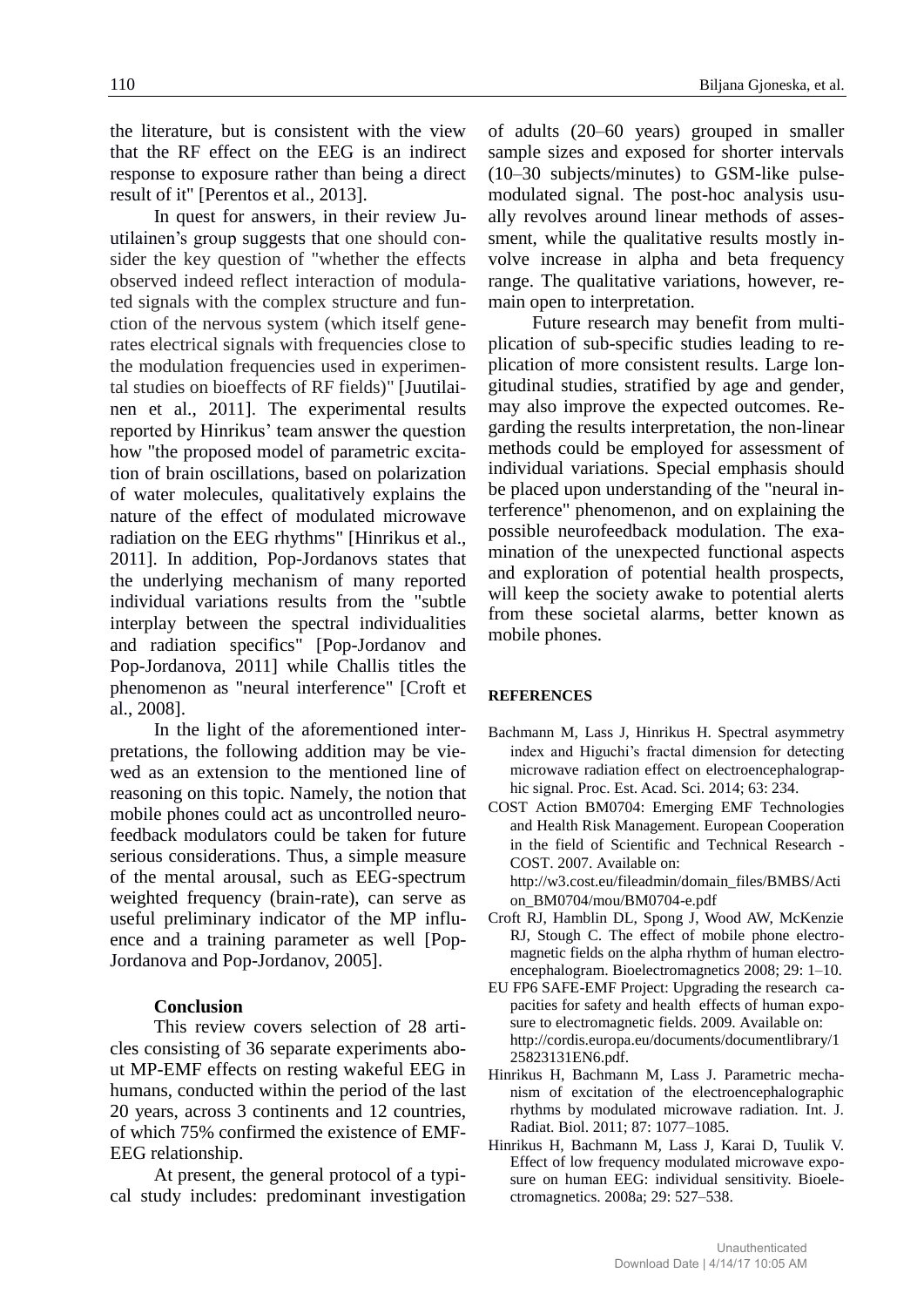- Hinrikus H, Bachmann M, Lass J, Tomson R, Tuulik V. Effect of 7, 14 and 21 Hz modulated 450 MHz microwave radiation on human electroencephalographic rhythms. Int. J. Radiat. Biol. 2008b. 84: 69–79.
- Hinrikus H, Parts M, Lass J, Tuulik V. Changes in human EEG caused by low level modulated microwave stimulation. Bioelectromagnetics. 2004; 25: 431–440.
- Hountala CD, Maganioti AE, Papageorgiou CC, Nanou ED, Kyprianou MA, Tsiafakis VG, Rabavilas AD, Capsalis CN. The spectral power coherence of the EEG under different EMF conditions. Neurosci. Lett. 2008; 441: 188–192.
- Huber R, Treyer V, Borbély AA, Schuderer J, Gottselig JM, Landolt H-P, Werth E, Berthold T, Kuster N, Buck A, Achermann P. Electromagnetic fields, such as those from mobile phones, alter regional cerebral blood flow and sleep and waking EEG. J. Sleep Res. 2002; 11: 289–295.
- Isa R, Pasya I, Taib M, Jahidin A, Omar W, Fuad N. Classification of Brainwave Asymmetry Influenced by Mobile Phone Radiofrequency Emission. Procedia - Soc. Behav. Sci. 2013; 97: 538–545.
- Juutilainen J, Höytö A, Kumlin T, Naarala J. Review of possible modulation-dependent biological effects of radiofrequency fields. Bioelectromagnetics. 2011; 32: 511–534.
- Kramarenko AV, Tan U. Effects of high-frequency electromagnetic fields on human EEG: a brain mapping study. Int. J. Neurosci. 2003; 113: 1007–1019.
- Kwon MS, Hämäläinen H. Effects of mobile phone electromagnetic fields: critical evaluation of behavioral and neurophysiological studies. Bioelectromagnetics. 2011; 32: 253–272.
- Loughran SP, Benz DC, Schmid MR, Murbach M, Kuster N, Achermann P. No increased sensitivity in brain activity of adolescents exposed to mobile phone-like emissions. Clin. Neurophysiol. Off. J. Int. Fed. Clin. Neurophysiol. 2013; 124: 1303–1308.
- Marino AA, Carrubba S. The effects of mobile-phone electromagnetic fields on brain electrical activity: a critical analysis of the literature. Electromagn. Biol. Med. 2009; 28: 250–274.
- Perentos N, Croft RJ, McKenzie RJ, Cosic I. The alpha band of the resting electroencephalogram under pulsed and continuous radio frequency exposures. IEEE Trans. Biomed. Eng. 2013; 60: 1702–1710.
- Perentos N, Croft RJ, McKenzie RJ, Cvetkovic D, Cosic I. Comparison of the effects of continuous and pulsed mobile phone like RF exposure on the human EEG. Australas. Phys. Eng. Sci. Med. Support. Australas. Coll. Phys. Sci. Med. Australas. Assoc. Phys. Sci. Med. 2007; 30: 274–280.
- Pop-Jordanova N, Pop-Jordanov J. Spectrum-weighted EEG frequency ("brain-rate") as a quantitative indicator of mental arousal. Pril. Makedon. Akad. Na Nauk. Umet. Oddelenie Za Biološki Med. Nauki Contrib. Maced. Acad. Sci. Arts Sect. Biol. Med. Sci. 2005; 26: 35–42.
- Pop-Jordanov J, Pop-Jordanova N. Mobile Phones, E E G And Mental Activity. WebmedCentral Brain. 2011; 2:WMC001493.
- Regel SJ, Gottselig JM, Schuderer J, Tinguely G, Rétey JV, Kuster N, Landolt H-P, Achermann P. Pulsed radio frequency radiation affects cognitive performance and the waking electroencephalogram. Neuroreport. 2007; 18: 803–807.
- Van Rongen E, Croft R, Juutilainen J, Lagroye I, Miyakoshi J, Saunders R, de Seze R, Tenforde T, Verschaeve L, Veyret B, Xu Z. Effects of radiofrequency electromagnetic fields on the human nervous system. J. Toxicol. Environ. Health B Crit. Rev. 2009; 12: 572–597.
- Suhhova A, Bachmann M, Karai D, Lass J, Hinrikus H. Effect of microwave radiation on human EEG at two different levels of exposure. Bioelectromagnetics 2013; 34: 264–274.
- Valentini E, Curcio G, Moroni F, Ferrara M, De Gennaro L, Bertini M. Neurophysiological effects of mobile phone electromagnetic fields on humans: a comprehensive review. Bioelectromagnetics 2007; 28: 415– 432.
- Vecchio F, Babiloni C, Ferreri F, Buffo P, Cibelli G, Curcio G, van Dijkman S, Melgari J-M, Giambattistelli F, Rossini PM. Mobile phone emission modulates interhemispheric functional coupling of EEG alpha rhythms in elderly compared to young subjects. Clin. Neurophysiol. Off. J. Int. Fed. Clin. Neurophysiol. 2010; 121: 163–171.
- Vijayalaxmi, Scarfi MR. International and national expert group evaluations: biological/health effects of radiofrequency fields. Int. J. Environ. Res. Public. Health 2014; 11: 9376–9408.

#### Резиме

## **МОЗОЧНА ТОПОГРАФИЈА НА ЕМФ-ИНДУЦИРАНИ ЕЕГ-ЕФЕКТИ ВО БУДНО МИРУВАЊЕ: МАПИРАЊЕ НА НАОДИ И ТАРГЕТИРАЊЕ НА ИДНИ ИЗГЛЕДИ**

**Билјана Ѓонеска<sup>1</sup> , Силвана Марковска-Симоска<sup>1</sup> , Хиие Хинрикус<sup>2</sup> , Нада Поп-Јорданова<sup>1</sup> , Јордан Поп-Јорданов<sup>1</sup>**

<sup>1</sup> Македонска академија на науките

и уметностите, Скопје, Р. Македонија

<sup>2</sup>Технолошки универзитет, Талин, Естонија

*Вовед:* Покривајќи период од неколку декади, но премостувајќи две ери, мобилните телефони ја означија зората на технолошката револуција како нејзин најистакнат симбол. При